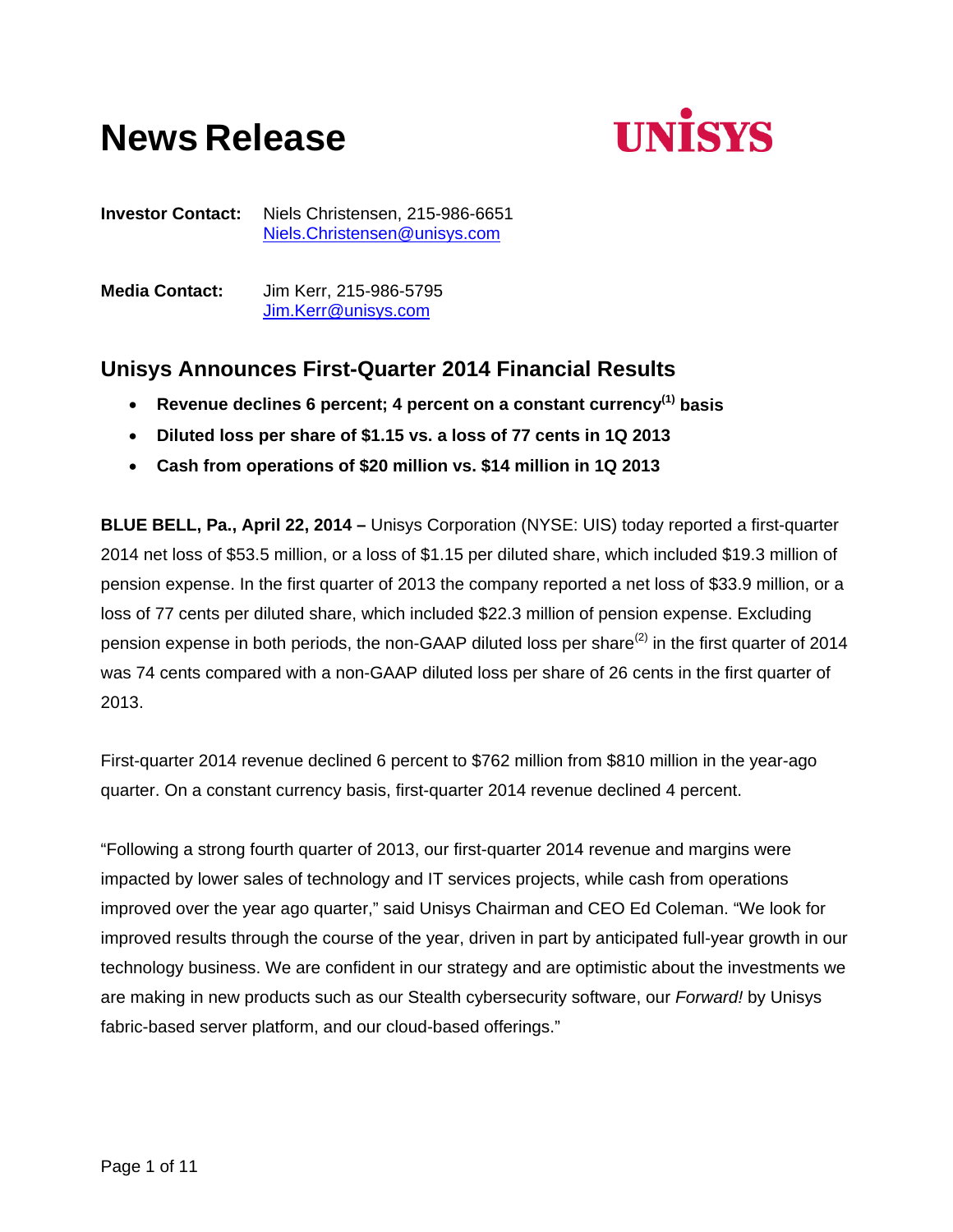## **First-Quarter Company and Business Segment Highlights**

U.S. revenue declined 5 percent in the quarter. U.S. Federal government revenue grew 2 percent. International revenue declined 7 percent. On a constant currency basis, international revenue declined 4 percent.

First-quarter 2014 services revenue declined 4 percent from the prior-year quarter driven by lower outsourcing and infrastructure services revenue. Reflecting the lower services revenue, firstquarter 2014 services gross profit margin declined to 15.8 percent from 17.4 percent a year ago, while services operating profit margin declined to 1.9 percent from 3.1 percent a year ago.

First-quarter 2014 services orders decreased from year-ago levels primarily driven by lower outsourcing orders. Services backlog at March 31, 2014 was \$4.5 billion compared to \$4.8 billion at December 31, 2013.

First-quarter 2014 technology revenue declined 19 percent from the prior-year quarter driven by lower sales of ClearPath enterprise software and servers. Reflecting the lower ClearPath sales, first-quarter 2014 technology gross profit margin declined to 42.5 percent from 45.8 percent in the year-ago quarter and technology operating profit (loss) margin declined to (21.2) percent from 0.2 percent in the year-ago quarter.

The company reported an overall first-quarter 2014 gross profit margin of 17.5 percent compared with 19.9 percent in the year-ago quarter. Operating expenses (SG&A and R&D expenses) declined 4 percent from the year-ago period. The company reported a first-quarter 2014 operating loss of \$19.9 million compared with an operating profit of \$1.6 million in the first quarter of 2013.

## **Cash Flow and Balance Sheet Highlights**

Unisys generated \$20 million of cash from operations in the first quarter of 2014 compared to \$14 million in the first quarter of 2013. Cash from operations included pension contributions of \$56 million in the first quarter of 2014, an increase from \$27 million in the first quarter of 2013. Capital expenditures in the first quarter of 2014 were \$45 million compared with \$26 million in the year-ago quarter. After capital expenditures, the company used \$25 million of free cash<sup>(3)</sup> in the first quarter of 2014 compared with free cash usage of \$12 million in the first quarter of 2013. Free cash flow before pension contributions increased to \$31 million in the first quarter of 2014 from \$15 million in the year-ago quarter.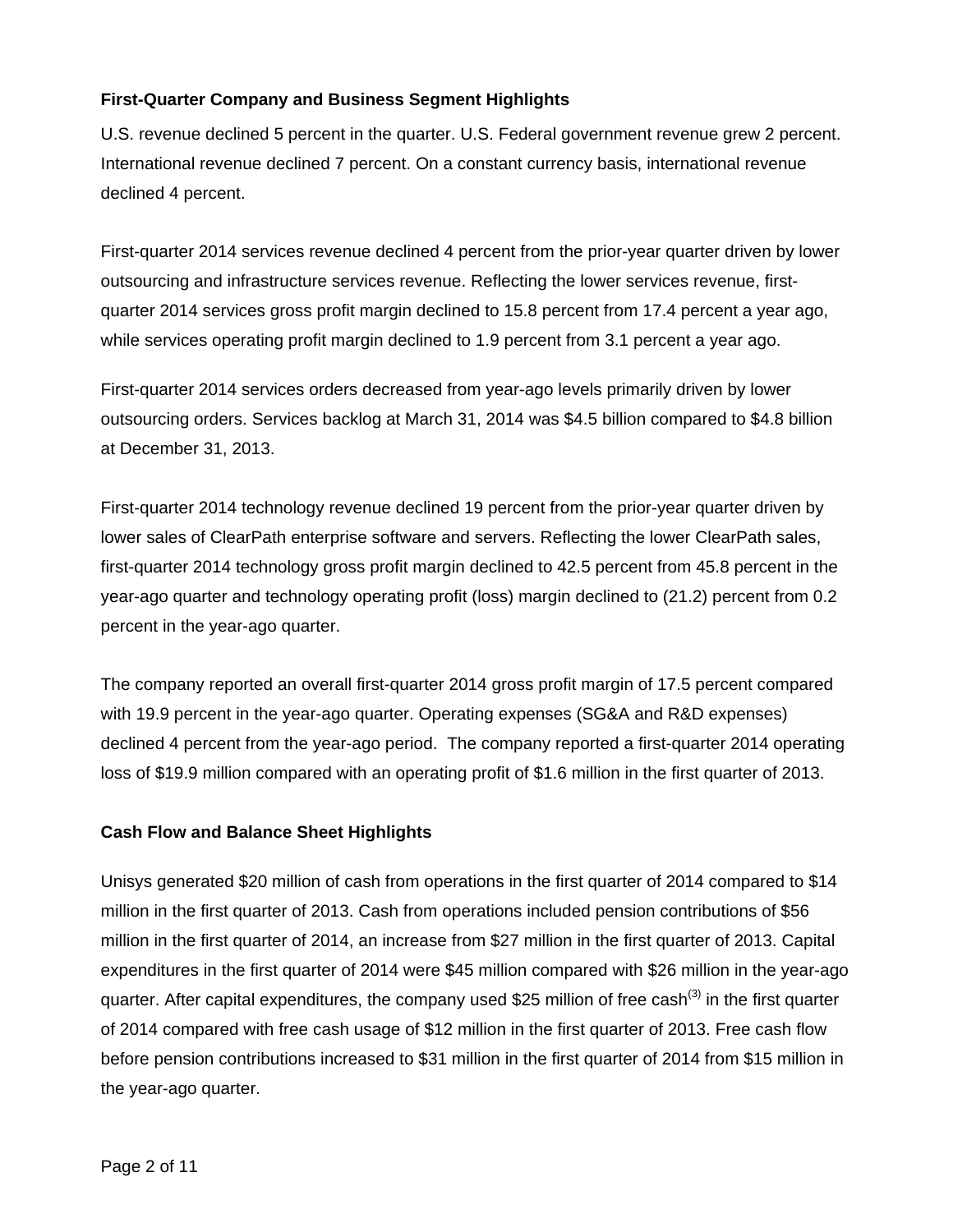At March 31, 2014, the company reported a cash balance of \$614 million and total debt of \$210 million.

## **Non-GAAP Information**

Unisys reports its results in accordance with Generally Accepted Accounting Principles (GAAP) in the United States. However, in an effort to provide investors with additional perspective regarding the company's results as determined by GAAP, the company also discusses, in its earnings press release and/or earnings presentation materials, non-GAAP information which management believes provides useful information to investors. Our management uses supplemental non-GAAP financial measures internally to understand, manage and evaluate our business and assess operational alternatives. These non-GAAP measures may include non-GAAP diluted earnings per share, free cash flow, free cash flow before pension contributions, and constant currency.

Our non-GAAP measures are not intended to be considered in isolation or as substitutes for results determined in accordance with GAAP and should be read only in conjunction with our consolidated financial statements prepared in accordance with GAAP. (See GAAP to non-GAAP reconciliations attached.)

 (1) **Constant currency** – The company refers to growth rates at constant currency or adjusting for currency so that the business results can be viewed without the impact of fluctuations in foreign currency exchange rates to facilitate comparisons of the company's business performance from one period to another. Constant currency for revenue is calculated by retranslating current and prior period results at a consistent rate. This approach is based on the pricing currency for each country which is typically the functional currency. Generally, when the dollar either strengthens or weakens against other currencies, the growth at constant currency rates will be higher or lower, respectively, than growth reported at actual exchange rates.

(2) **Non-GAAP diluted earnings/loss per share -** Unisys recorded pension expense of \$19.3 million and \$22.3 million during the first quarters of 2014 and 2013, respectively. In an effort to provide investors with a perspective on the company's earnings without these charges, they are excluded from the non-GAAP diluted earnings/loss per share calculations.

 (3) **Free cash flow** – To better understand the trends in our business, we believe that it is helpful to present free cash flow, which we define as cash flow from operations less capital expenditures. Management believes this measure gives investors an additional perspective on cash flow from operating activities in excess of amounts required for reinvestment. Because of the significance of the company's pension funding obligations, free cash flow before pension funding is also provided.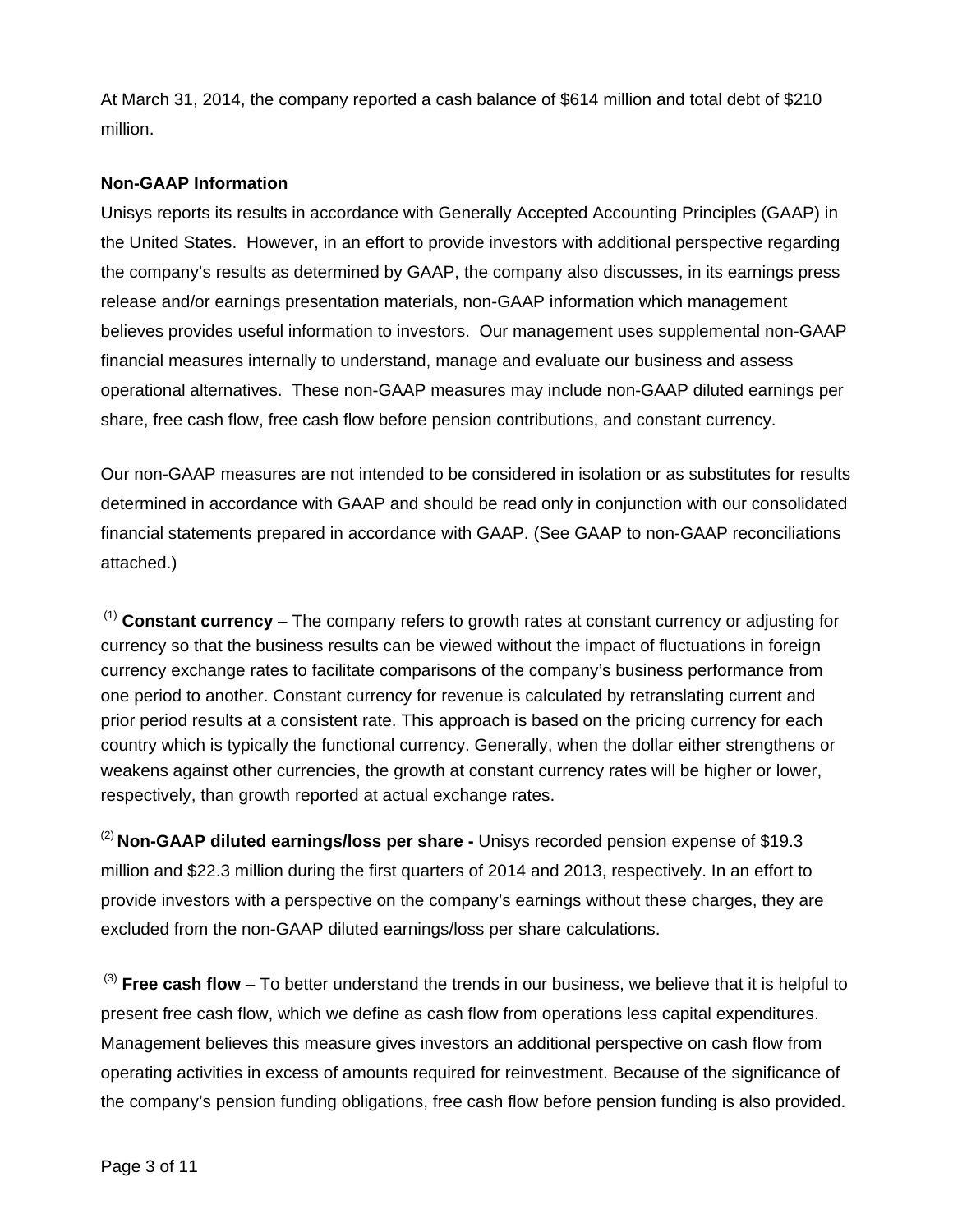## **Conference Call**

Unisys will hold a conference call today at 5:30 p.m. Eastern Time to discuss its results. The listenonly Webcast, as well as the accompanying presentation materials, can be accessed on the Unisys Investor Web site at www.unisys.com/investor. Following the call, an audio replay of the Webcast, and accompanying presentation materials, can be accessed through the same link.

## **About Unisys**

Unisys is a worldwide information technology company. We provide a portfolio of IT services, software, and technology that solves critical problems for clients. We specialize in helping clients secure their operations, increase the efficiency and utilization of their data centers, enhance support to their end users and constituents, and modernize their enterprise applications. To provide these services and solutions, we bring together offerings and capabilities in outsourcing services, systems integration and consulting services, infrastructure services, maintenance services, and high-end server technology. With approximately 23,000 employees, Unisys serves commercial organizations and government agencies throughout the world. For more information, visit www.unisys.com.

### **Forward-Looking Statements**

Any statements contained in this release that are not historical facts are forward-looking statements as defined in the Private Securities Litigation Reform Act of 1995. Forward-looking statements include, but are not limited to, any projections of earnings, revenues, or other financial items; any statements of the company's plans, strategies or objectives for future operations; statements regarding future economic conditions or performance; and any statements of belief or expectation. All forward-looking statements rely on assumptions and are subject to various risks and uncertainties that could cause actual results to differ materially from expectations. Risks and uncertainties that could affect the company's future results include the company's ability to effectively anticipate and respond to volatility and rapid technological change in its industry; the company's ability to drive profitable growth in consulting and systems integration; the company's ability to profitably grow its outsourcing business; the company's ability to maintain and grow its technology business; the potential adverse effects of aggressive competition in the information services and technology marketplace; the company's ability to retain significant clients; the risks that the company's contracts may not be as profitable as expected or provide the expected level of revenues and that contracts with U.S. governmental agencies may subject it to audits, criminal penalties, sanctions and other expenses and fines; the risk that the company may face damage to its reputation or legal liability if its clients are not satisfied with its services or products; the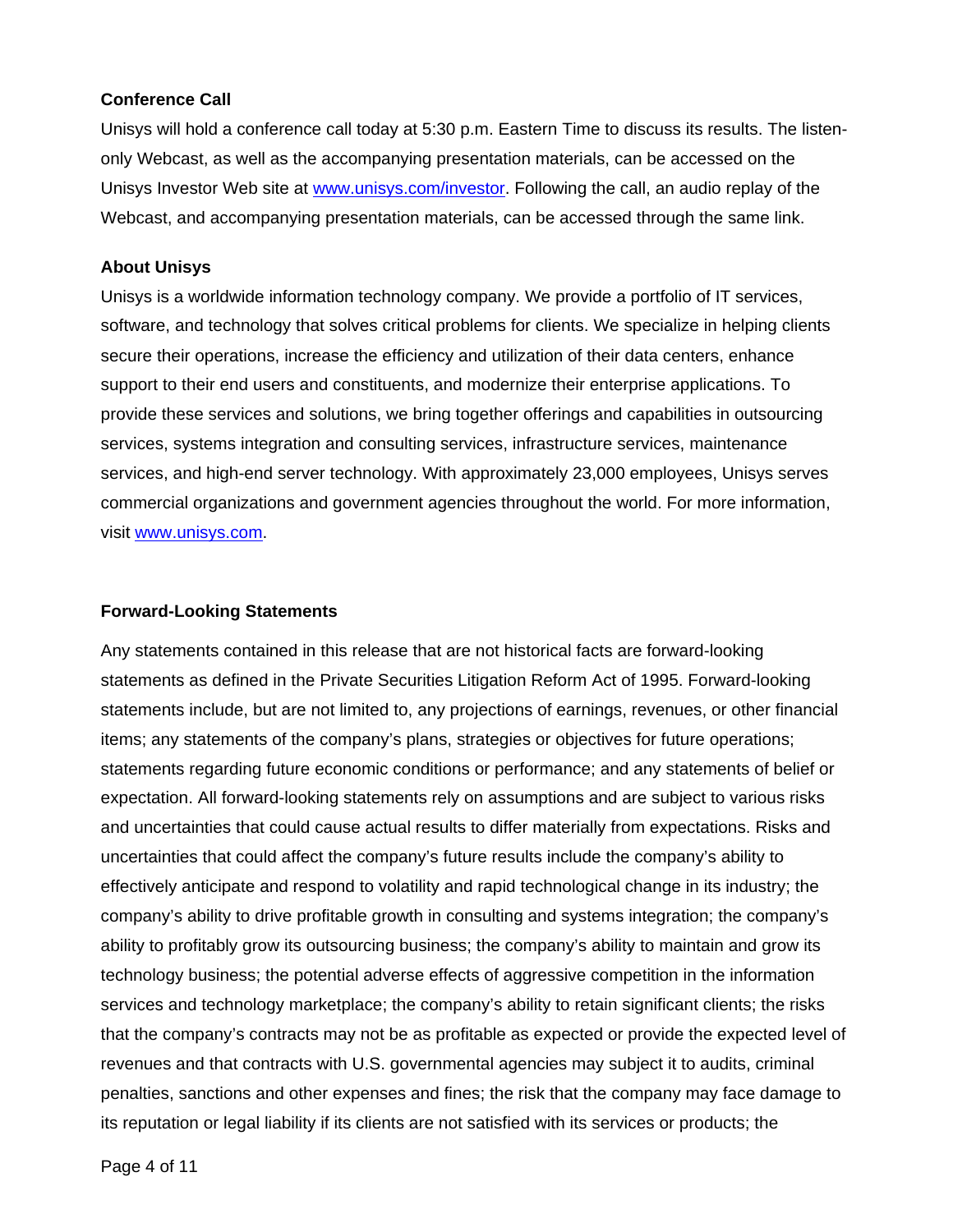performance and capabilities of third parties with whom the company has commercial relationships; the company's ability to attract, motivate and retain experienced and knowledgeable personnel in key positions; the company's significant pension obligations and potential requirements to make significant cash contributions to its defined benefit pension plans; the company's ability to continue to simplify its operations and provide services more cost efficiently; the adverse effects of global economic conditions; the risk that breaches of data security could expose the company to legal liability and could harm its business and reputation; the risks of doing business internationally when more than half of the company's revenue is derived from international operations; the company's ability to access capital and credit markets to address its liquidity needs; the potential for intellectual property infringement claims to be asserted against the company or its clients; the possibility that pending litigation could affect the company's results of operations or cash flow; the business and financial risk in implementing future dispositions or acquisitions; and the company's consideration of all available information following the end of the quarter and before the filing of the Form 10-Q and the possible impact of this subsequent event information on its financial statements for the reporting period. Additional discussion of factors that could affect the company's future results is contained in its periodic filings with the Securities and Exchange Commission. The company assumes no obligation to update any forward-looking statements.

#### **####**

#### RELEASE NO.: 0422/9244

Unisys is a registered trademark of Unisys Corporation. All other brands and products referenced herein are acknowledged to be trademarks or registered trademarks of their respective holders.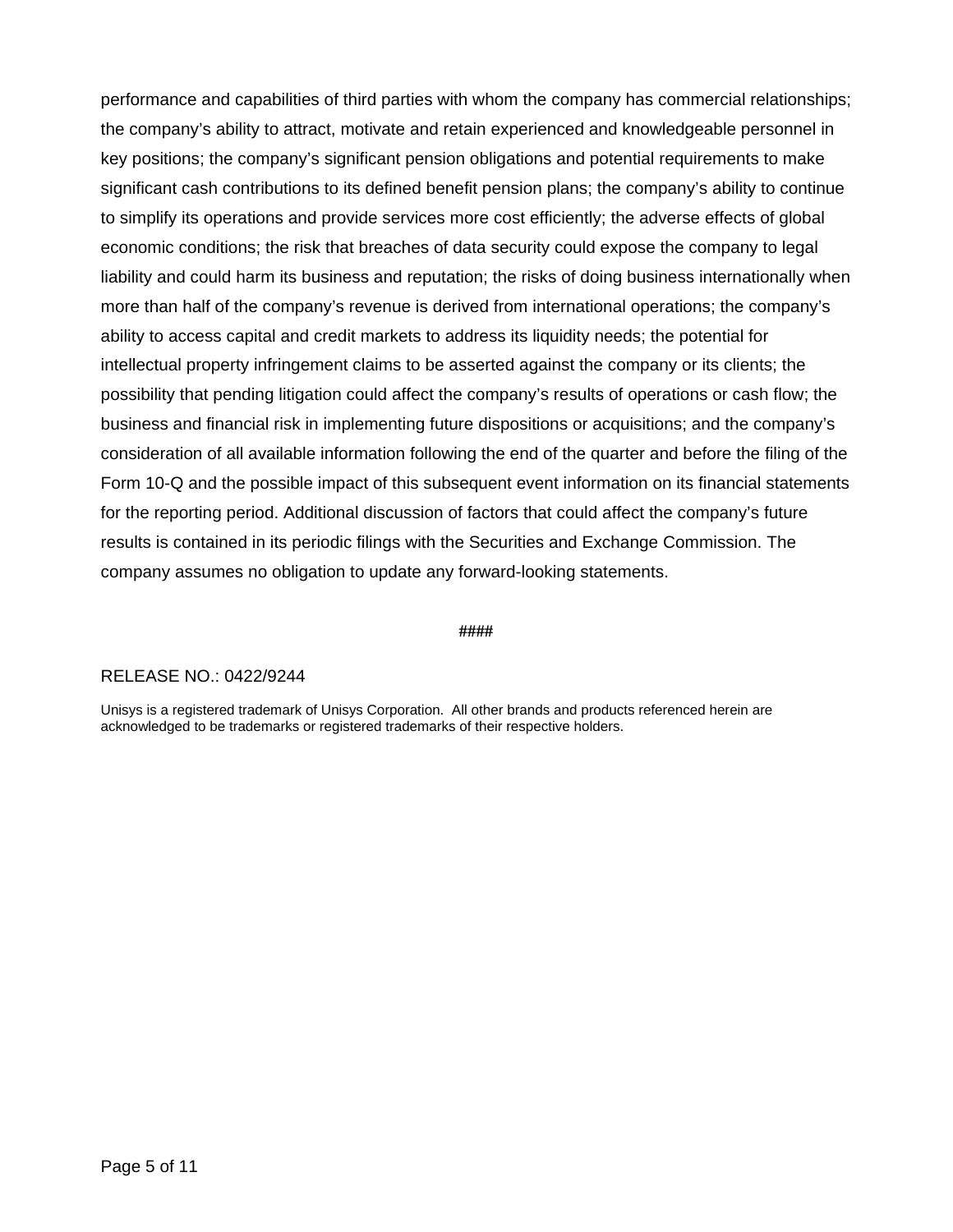#### UNISYS CORPORATION CONSOLIDATED STATEMENTS OF INCOME (Unaudited)

(Millions, except per share data)

|                                                  | Three Months<br>Ended March 31<br>. <u>.</u> . |                                            |
|--------------------------------------------------|------------------------------------------------|--------------------------------------------|
|                                                  | 2014 2013<br>-------- --------                 |                                            |
| Revenue                                          |                                                |                                            |
| Services                                         |                                                | \$690.9 \$723.0                            |
| Technology                                       | 70.8<br>---------                              | 86.9<br>$- - - - - - - - -$                |
|                                                  |                                                | 761.7 809.9                                |
| Costs and expenses                               |                                                |                                            |
| Cost of revenue:<br>Services                     |                                                | 592.2 602.8                                |
| Technology                                       |                                                | 36.5 46.3                                  |
|                                                  | _________                                      |                                            |
| Selling, general and                             |                                                | 628.7 649.1                                |
| administrative                                   | 138.5                                          | 142.2                                      |
| Research and development                         | 14.4<br>. <u>.</u> .                           | 17.0                                       |
|                                                  |                                                | ---------<br>781.6 808.3                   |
| Operating profit (loss)                          |                                                | $(19.9)$ 1.6                               |
| Interest expense                                 | 2.0                                            | 2.7                                        |
| Other income (expense), net                      |                                                | $(9.8)$ $(4.9)$                            |
| Loss before income taxes                         |                                                | $(31.7)$ $(6.0)$                           |
| Provision for income taxes                       |                                                | $16.0$ 21.4                                |
|                                                  |                                                |                                            |
| Consolidated net loss<br>Net income attributable |                                                | $(47.7)$ $(27.4)$                          |
| to noncontrolling interests                      |                                                | $3.1$ 2.5                                  |
|                                                  |                                                |                                            |
| Net loss attributable<br>to Unisys Corporation   |                                                |                                            |
| Preferred stock dividend                         | 2.7                                            | $(50.8)$ $(29.9)$<br>4.0                   |
|                                                  |                                                |                                            |
| Net loss attributable                            |                                                |                                            |
| to Unisys Corporation<br>common shareholders     |                                                | $($ \$53.5) (\$33.9)                       |
|                                                  | ========                                       | $=$ = = = = = = =                          |
| Loss per common share attributable               |                                                |                                            |
| to Unisys Corporation                            |                                                |                                            |
| Basic                                            |                                                | $($ \$ 1.15) $($ \$ .77)                   |
| Diluted                                          | ========                                       | <b>EEEEEEEE</b><br>$(\$ 1.15)$ $(\$ 0.77)$ |
|                                                  | ========                                       | $=$                                        |
| Shares used in the per share                     |                                                |                                            |
| computations (thousands):<br>Basic               | 46,343                                         | 44,054                                     |
| Diluted                                          | 46,343                                         | 44,054                                     |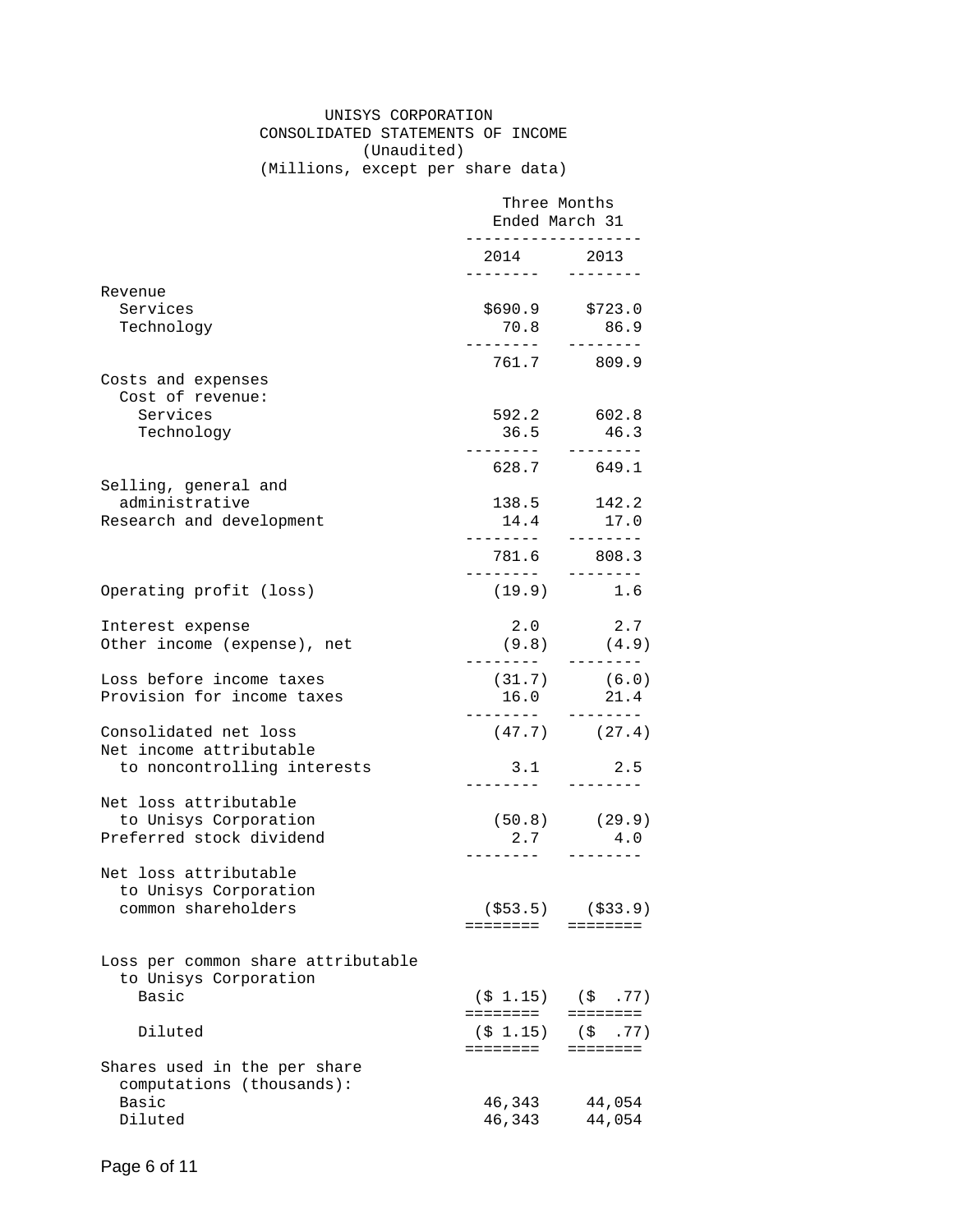#### UNISYS CORPORATION SEGMENT RESULTS (Unaudited) (Millions)

|                                                            | Total                      | Elimi-             |          | nations Services Technology                                                                |
|------------------------------------------------------------|----------------------------|--------------------|----------|--------------------------------------------------------------------------------------------|
| Three Months Ended<br>March 31, 2014<br>__________________ |                            |                    |          |                                                                                            |
| Customer revenue<br>Intersegment                           | \$761.7<br>--------        |                    |          | \$690.9 \$70.8<br>$(59.6)$ 0.2 9.4                                                         |
| Total revenue                                              | ========                   |                    |          | \$761.7 (\$9.6) \$691.1 \$80.2                                                             |
| Gross profit percent 17.5%                                 | ========                   |                    | ======== | 15.8% 42.5%<br>$=$ = = = = = = =                                                           |
| Operating profit<br>(loss) percent                         | (2.6)<br>$=$ = = = = = = = |                    | ======== | $1.9$ (21.2 %)<br>$\begin{array}{cccccccccc} = & = & = & = & = & = & = & = & \end{array}$  |
| Three Months Ended<br>March 31, 2013                       |                            |                    |          |                                                                                            |
| -----------------<br>Customer revenue<br>Intersegment      | \$809.9                    |                    |          | \$723.0 \$86.9<br>$($ \$17.3) 0.5 16.8<br>--------                                         |
| Total revenue                                              | ========                   | ========  ======== |          | \$809.9 (\$17.3) \$723.5 \$103.7<br>$=$ = = = = = = =                                      |
| Gross profit percent 19.9%                                 | $=$ = = = = = = =          |                    | ======== | $17.4$ % $45.8$<br>$\begin{array}{cccccccccc} = & = & = & = & = & = & = & = & \end{array}$ |
| Operating profit<br>percent                                | 0.2%<br>========           |                    | ======== | $3.1%$ 0.2%<br>$=$ = = = = = = =                                                           |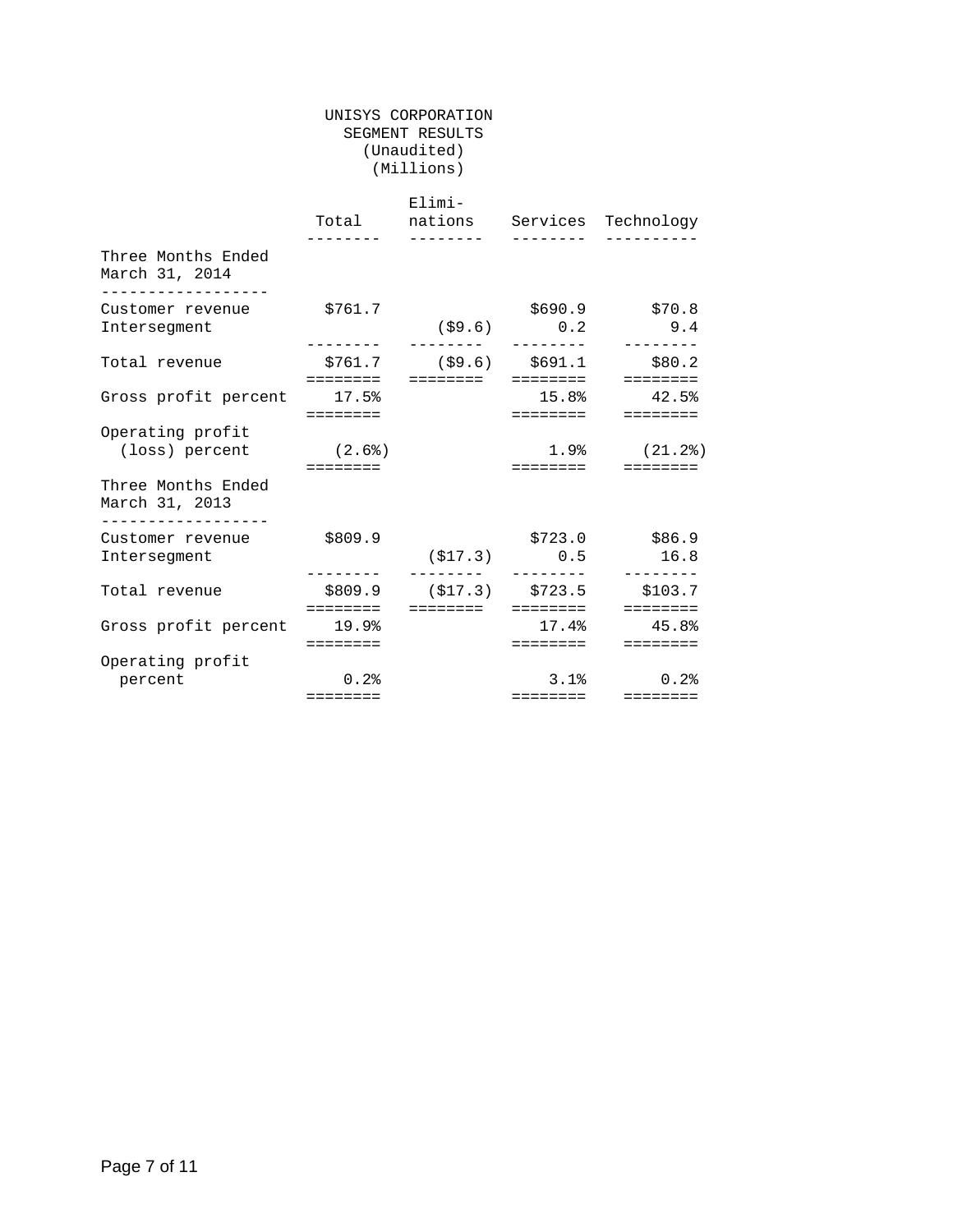#### UNISYS CORPORATION CONSOLIDATED BALANCE SHEETS (Unaudited) (Millions)

|                                      | 2014                   | March 31, December 31,<br>2013<br>---------- |
|--------------------------------------|------------------------|----------------------------------------------|
| Assets                               |                        |                                              |
| Current assets                       |                        |                                              |
| Cash and cash equivalents            | \$613.8                | \$639.8                                      |
| Accounts and notes receivable, net   | 564.9                  | 683.1                                        |
| Inventories                          |                        |                                              |
| Parts and finished equipment         | 29.2                   | 32.8                                         |
| Work in process and materials        |                        | 23.0 22.3                                    |
| Deferred income taxes                | 19.1                   | 24.1                                         |
| Prepaid expense and other            |                        |                                              |
| current assets                       |                        | 139.4 138.7                                  |
| Total                                | __________             | ----------                                   |
|                                      | ___________            | 1,389.4 1,540.8<br>-----------               |
| Properties                           |                        | 1, 117.3 1, 095.5                            |
| Less accumulated depreciation        |                        |                                              |
| and amortization                     | 939.6                  | 920.8                                        |
|                                      |                        |                                              |
| Properties, net                      |                        | $177.7$ $174.7$                              |
|                                      | ----------- -------    |                                              |
| Outsourcing assets, net              | 110.8                  | 115.5                                        |
| Marketable software, net             |                        | 135.1 129.1                                  |
| Prepaid postretirement assets        | 106.5                  | 83.7                                         |
| Deferred income taxes                | 125.7                  | 112.3                                        |
| Goodwill                             |                        | 189.7 188.7                                  |
| Other long-term assets               |                        | 164.3 165.2                                  |
| Total                                |                        | $$2,399.2$ $$2,510.0$                        |
|                                      | ==========  ========== |                                              |
| Liabilities and deficit              |                        |                                              |
| Current liabilities                  |                        |                                              |
| Accounts payable                     |                        | $$221.4$ $$246.7$                            |
| Deferred revenue                     | 407.2                  | 402.4                                        |
| Other accrued liabilities            | 339.4                  | 375.7                                        |
|                                      |                        |                                              |
| Total                                |                        | 968.0 1,024.8                                |
| Long-term debt                       | 210.0                  | ----------<br>210.0                          |
| Long-term postretirement liabilities | 1,648.1                | 1,697.2                                      |
| Long-term deferred revenue           | 119.7                  | 122.7                                        |
| Other long-term liabilities          | 113.0                  | 119.2                                        |
| Commitments and contingencies        |                        |                                              |
| Total deficit                        | (659.6)                | (663.9)                                      |
|                                      |                        |                                              |
| Total                                | \$2,399.2              | \$2,510.0                                    |
|                                      | ==========             | ==========                                   |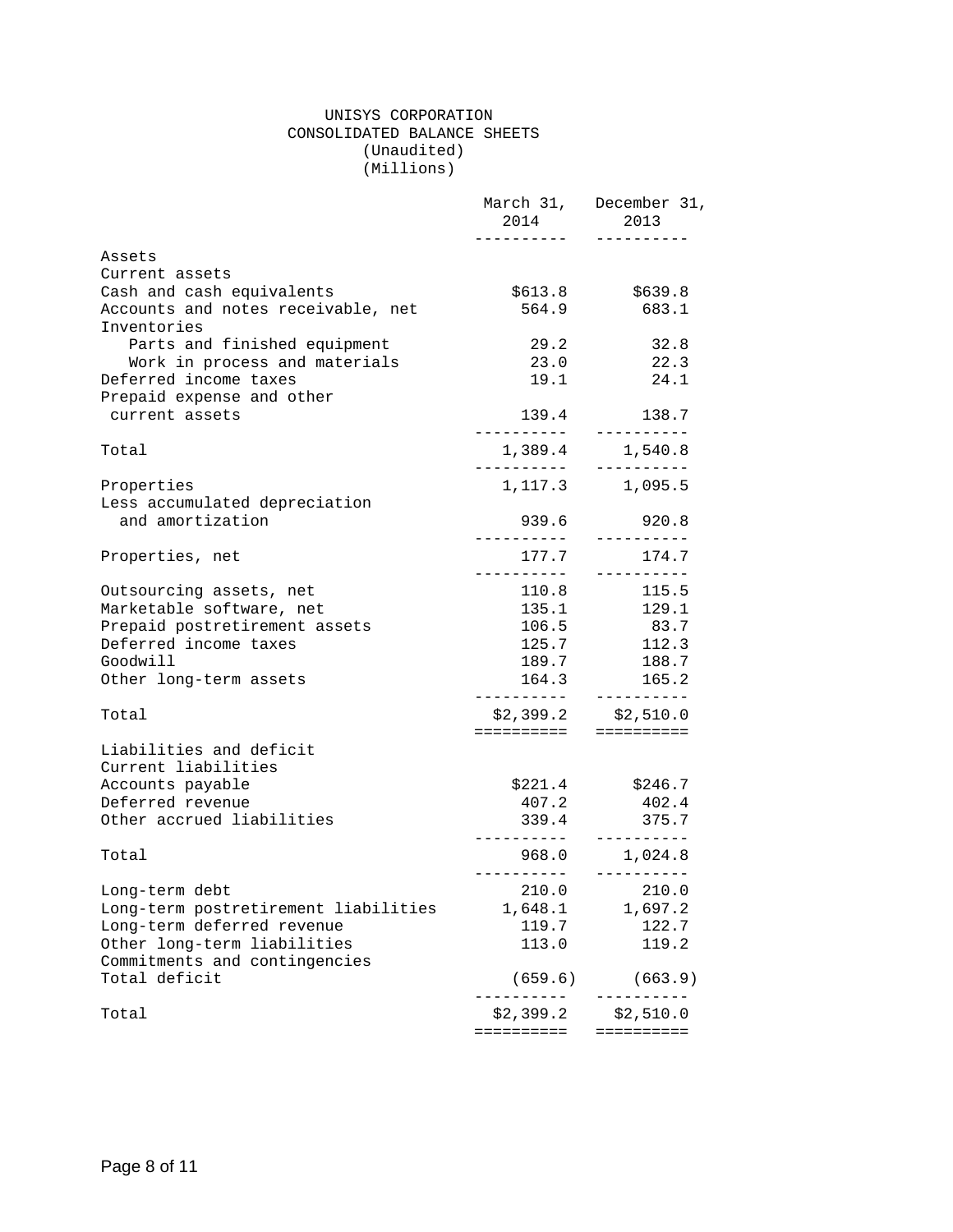#### UNISYS CORPORATION CONSOLIDATED STATEMENT OF CASH FLOWS (Unaudited) (Millions)

| $March$ 31<br>$2014$ $2013$ *<br>Cash flows from operating activities<br>Consolidated net loss<br>$($ \$47.7) (\$27.4)<br>Add (deduct) items to reconcile consolidated net<br>loss to net cash provided by operating activities:<br>Foreign currency transaction loss<br>5.8 6.5<br>$7.2$ 5.9<br>Employee stock compensation<br>Depreciation and amortization of properties<br>12.0<br>11.9<br>Depreciation and amortization of |
|---------------------------------------------------------------------------------------------------------------------------------------------------------------------------------------------------------------------------------------------------------------------------------------------------------------------------------------------------------------------------------------------------------------------------------|
|                                                                                                                                                                                                                                                                                                                                                                                                                                 |
|                                                                                                                                                                                                                                                                                                                                                                                                                                 |
|                                                                                                                                                                                                                                                                                                                                                                                                                                 |
|                                                                                                                                                                                                                                                                                                                                                                                                                                 |
|                                                                                                                                                                                                                                                                                                                                                                                                                                 |
|                                                                                                                                                                                                                                                                                                                                                                                                                                 |
|                                                                                                                                                                                                                                                                                                                                                                                                                                 |
|                                                                                                                                                                                                                                                                                                                                                                                                                                 |
| 13.3<br>outsourcing assets<br>12.8                                                                                                                                                                                                                                                                                                                                                                                              |
| Amortization of marketable software<br>14.7<br>15.5                                                                                                                                                                                                                                                                                                                                                                             |
| Disposals of capital assets<br>0.3<br>0.1                                                                                                                                                                                                                                                                                                                                                                                       |
| Gain on sale of business<br>(0.7)<br>$\sim$                                                                                                                                                                                                                                                                                                                                                                                     |
| $(55.5)$ $(26.6)$<br>Pension contributions                                                                                                                                                                                                                                                                                                                                                                                      |
| 19.5<br>23.2<br>Pension expense                                                                                                                                                                                                                                                                                                                                                                                                 |
| Decrease in deferred income taxes, net<br>2.8<br>11.7                                                                                                                                                                                                                                                                                                                                                                           |
| 121.2 69.5<br>Decrease in receivables, net                                                                                                                                                                                                                                                                                                                                                                                      |
| Decrease (increase) in inventories<br>3.0<br>(0.8)                                                                                                                                                                                                                                                                                                                                                                              |
| Decrease in accounts payable                                                                                                                                                                                                                                                                                                                                                                                                    |
| and other accrued liabilities<br>$(66.0)$ $(76.9)$                                                                                                                                                                                                                                                                                                                                                                              |
| $(9.6)$ $(4.6)$<br>Decrease in other liabilities                                                                                                                                                                                                                                                                                                                                                                                |
| $(0.1)$ $(6.6)$<br>Increase in other assets                                                                                                                                                                                                                                                                                                                                                                                     |
| $(0.1)$ $(0.1)$<br>Other                                                                                                                                                                                                                                                                                                                                                                                                        |
| Net cash provided by operating activities<br>20.1<br>14.1                                                                                                                                                                                                                                                                                                                                                                       |
| Cash flows from investing activities                                                                                                                                                                                                                                                                                                                                                                                            |
| Proceeds from investments<br>1,431.6 1,224.8                                                                                                                                                                                                                                                                                                                                                                                    |
| $(1, 429.0)$ $(1, 223.7)$<br>Purchases of investments                                                                                                                                                                                                                                                                                                                                                                           |
| Investment in marketable software<br>$(20.7)$ $(14.8)$                                                                                                                                                                                                                                                                                                                                                                          |
| Capital additions of properties<br>$(15.2)$ $(3.6)$                                                                                                                                                                                                                                                                                                                                                                             |
| Capital additions of outsourcing assets<br>$(8.7)$ $(7.5)$                                                                                                                                                                                                                                                                                                                                                                      |
| Other<br>$-$ 0.9 $-$ 0.2                                                                                                                                                                                                                                                                                                                                                                                                        |
|                                                                                                                                                                                                                                                                                                                                                                                                                                 |
| $(41.1)$ $(24.6)$<br>Net cash used for investing activities                                                                                                                                                                                                                                                                                                                                                                     |
| Cash flows from financing activities                                                                                                                                                                                                                                                                                                                                                                                            |
| Purchases of common stock<br>(.9)                                                                                                                                                                                                                                                                                                                                                                                               |
| Dividends paid on preferred shares<br>(4.0)<br>(4.0)                                                                                                                                                                                                                                                                                                                                                                            |
| Proceeds from exercise of stock options<br>2.6<br>0.5                                                                                                                                                                                                                                                                                                                                                                           |
| Net proceeds from short-term borrowings<br>0.4                                                                                                                                                                                                                                                                                                                                                                                  |
|                                                                                                                                                                                                                                                                                                                                                                                                                                 |
| Net cash used for financing activities<br>(2.3)<br>(3.1)                                                                                                                                                                                                                                                                                                                                                                        |
| Effect of exchange rate changes on cash                                                                                                                                                                                                                                                                                                                                                                                         |
| and cash equivalents<br>(2.7)<br>(13.4)                                                                                                                                                                                                                                                                                                                                                                                         |
| Decrease in cash and cash equivalents<br>(26.0)<br>(27.0)                                                                                                                                                                                                                                                                                                                                                                       |
| Cash and cash equivalents, beginning of period<br>639.8<br>655.6                                                                                                                                                                                                                                                                                                                                                                |
| Cash and cash equivalents, end of period<br>\$613.8<br>\$628.6                                                                                                                                                                                                                                                                                                                                                                  |
| *Certain components of net cash provided by operating                                                                                                                                                                                                                                                                                                                                                                           |

\*Certain components of net cash provided by operating activities were changed to present pension expense separately, consistent with the 2014 presentation.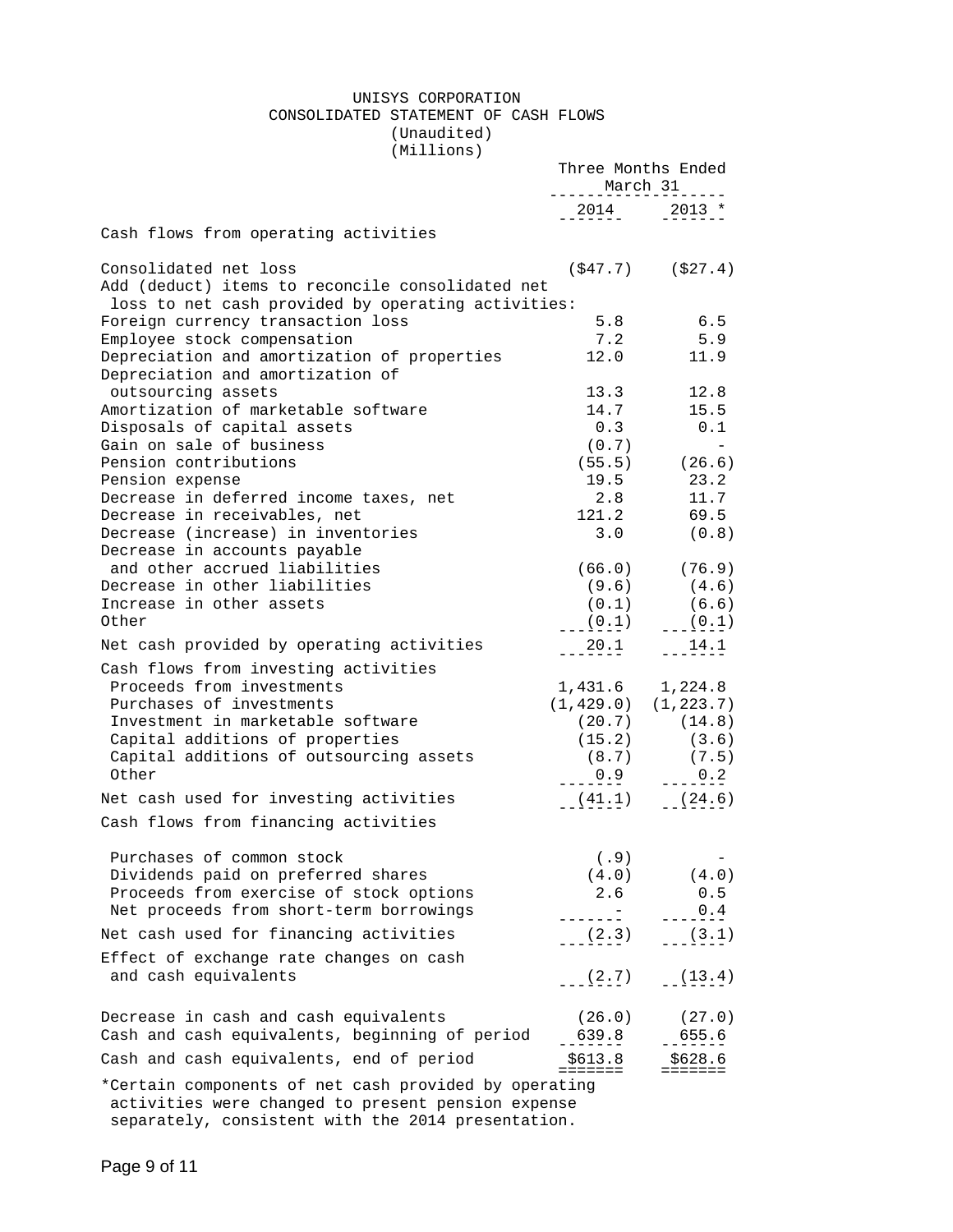(1) UNISYS CORPORATION RECONCILIATION OF SELECTED GAAP MEASURES TO NON-GAAP MEASURES (Unaudited)

(Millions, except per share data)

|                                                                                                                | Three Months                            |                                                                                                                                                                                                                                                                                                                                         |
|----------------------------------------------------------------------------------------------------------------|-----------------------------------------|-----------------------------------------------------------------------------------------------------------------------------------------------------------------------------------------------------------------------------------------------------------------------------------------------------------------------------------------|
|                                                                                                                | Ended March 31                          |                                                                                                                                                                                                                                                                                                                                         |
|                                                                                                                | $2014$ $2013$                           |                                                                                                                                                                                                                                                                                                                                         |
| GAAP net loss                                                                                                  |                                         |                                                                                                                                                                                                                                                                                                                                         |
| attributable to Unisys Corporation<br>common shareholders                                                      |                                         | $(553.5)$ $(533.9)$                                                                                                                                                                                                                                                                                                                     |
| FAS87 pension charges, net of tax                                                                              | <u> ------- --------</u>                | 19.3 22.3                                                                                                                                                                                                                                                                                                                               |
| Non-GAAP net loss                                                                                              |                                         |                                                                                                                                                                                                                                                                                                                                         |
| attributable to Unisys Corporation<br>common shareholders                                                      |                                         | $(34.2)$ $(11.6)$                                                                                                                                                                                                                                                                                                                       |
| Add preferred stock dividend                                                                                   | --------- --------                      | 0.0 0.0                                                                                                                                                                                                                                                                                                                                 |
| Non-GAAP net loss<br>attributable to Unisys<br>Corporation for diluted                                         |                                         |                                                                                                                                                                                                                                                                                                                                         |
| earnings per share                                                                                             |                                         |                                                                                                                                                                                                                                                                                                                                         |
| Weighted average<br>shares (thousands)                                                                         | 46,343 44,054                           |                                                                                                                                                                                                                                                                                                                                         |
| Plus incremental shares from assumed conversion:<br>Employee stock plans                                       |                                         | $\overline{0}$ and $\overline{0}$ and $\overline{0}$ and $\overline{0}$ and $\overline{0}$ and $\overline{0}$ and $\overline{0}$ and $\overline{0}$ and $\overline{0}$ and $\overline{0}$ and $\overline{0}$ and $\overline{0}$ and $\overline{0}$ and $\overline{0}$ and $\overline{0}$ and $\overline{0}$ and $\overline{0}$ and<br>0 |
| Preferred stock                                                                                                |                                         | $0 \qquad \qquad$<br>0                                                                                                                                                                                                                                                                                                                  |
| GAAP adjusted weighted<br>average shares                                                                       |                                         |                                                                                                                                                                                                                                                                                                                                         |
| Diluted earnings (loss) per share                                                                              |                                         |                                                                                                                                                                                                                                                                                                                                         |
| GAAP basis<br>GAAP net loss<br>attributable to Unisys<br>Corporation for diluted                               |                                         |                                                                                                                                                                                                                                                                                                                                         |
| earnings per share                                                                                             |                                         | $($ \$53.5) (\$33.9)                                                                                                                                                                                                                                                                                                                    |
| Divided by adjusted weighted<br>average shares                                                                 | 46, 343 44, 054                         |                                                                                                                                                                                                                                                                                                                                         |
| GAAP net loss<br>per diluted share                                                                             | (\$ 1.15) (\$ .77)<br>======== ======== |                                                                                                                                                                                                                                                                                                                                         |
| Non-GAAP basis<br>Non-GAAP net loss<br>attributable to Unisys<br>Corporation for diluted<br>earnings per share |                                         | $($ \$34.2) $($ \$11.6)                                                                                                                                                                                                                                                                                                                 |
|                                                                                                                |                                         |                                                                                                                                                                                                                                                                                                                                         |
| Divided by Non-GAAP adjusted<br>weighted average shares                                                        | 46,343 44,054                           |                                                                                                                                                                                                                                                                                                                                         |
| Non-GAAP net loss<br>per diluted share                                                                         | $($ \$.74) $($ \$.26)                   |                                                                                                                                                                                                                                                                                                                                         |